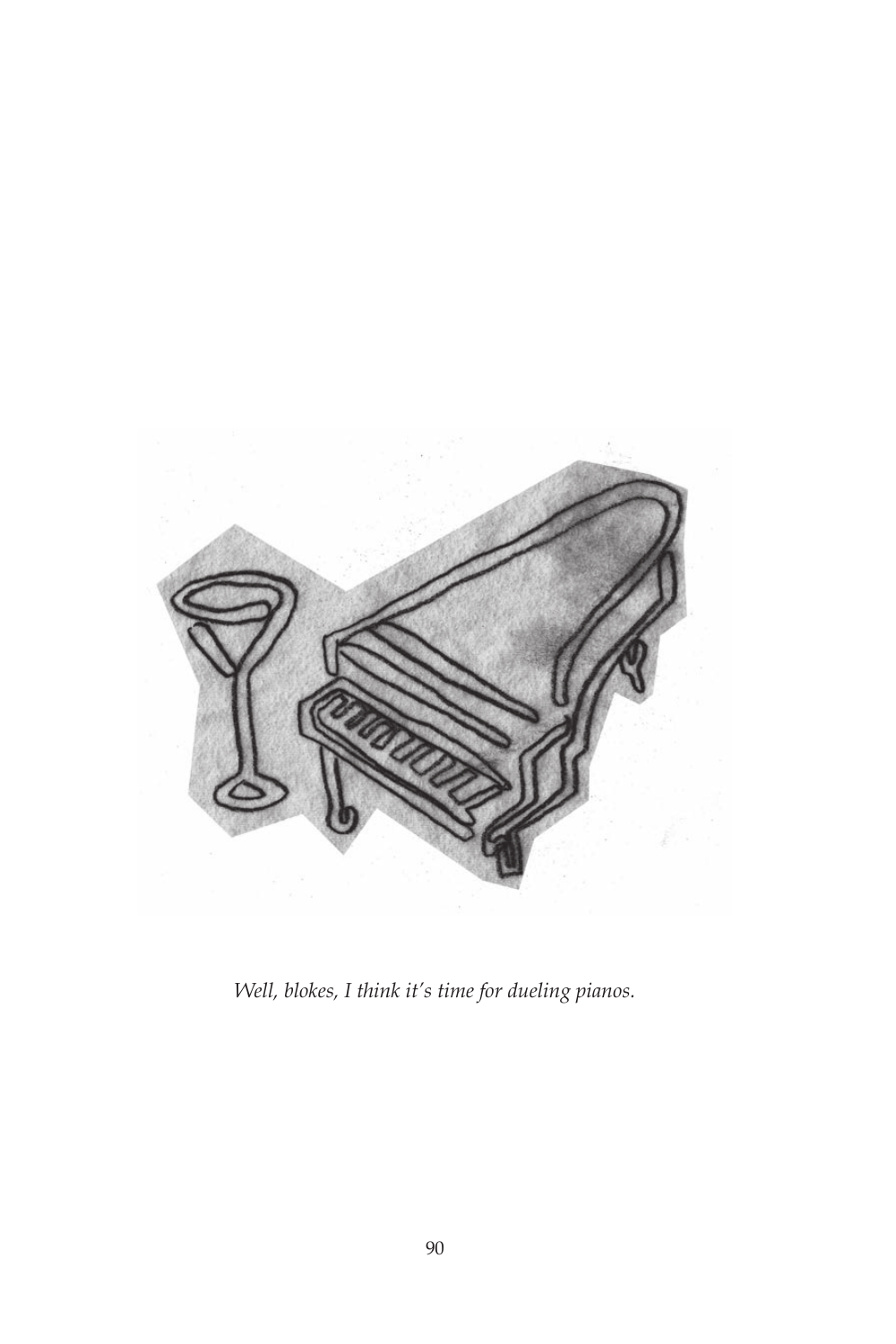# Another Nonprofit

What he does, man, is eke his way into their social circle in such a way that it seems the social circle has eked its way into him. Because being near him is a privilege, that's how he makes it seem, and for the type of clients he takes on, those privileges are highly thought of. The black ponytail puts off every third or so client out of the gate, but before long his unselfconsciousness reins in even the skeptics and makes them think, like I did, and like they all do, how their own nonchalance doesn't hold a candle to Mario's simultaneous social fluidity and trueness to self. What they don't know, and what it took a lot of doing for me to find out, is he'd rather be holed up in his room reading *The Atlantic*. You'd never know from watching him raise beers, place his hands on women's backs, smile with his two rows of perfect, square teeth, shoot pool like a piece of shit and not give a damn, but it's true. He's a thinker.

Like I said, he works it as a nonprofit. His clients tend to be unaware that they're clients, in fact, until later in the game if dropping that particular knowledge is deemed prudent. Mario has always been of the opinion that his best work is done entirely incognito. Not that he's pretending to be somebody he's not. It's him out there directing the flow at all times. It's just that the sort of calculated element remains unrevealed. The calculated element being, though, strictly preliminary, which is why he can claim amnesty insofar as authenticity is concerned. He has to find his clients somehow, for Christ's sake.

Which process has become quite a bit more standardized now than it was at first, as I understand it. Kind of plodding at times, to be honest, where he's playing executive and we get to do the bottomskimming logistical labor. When Mario first got into the business, he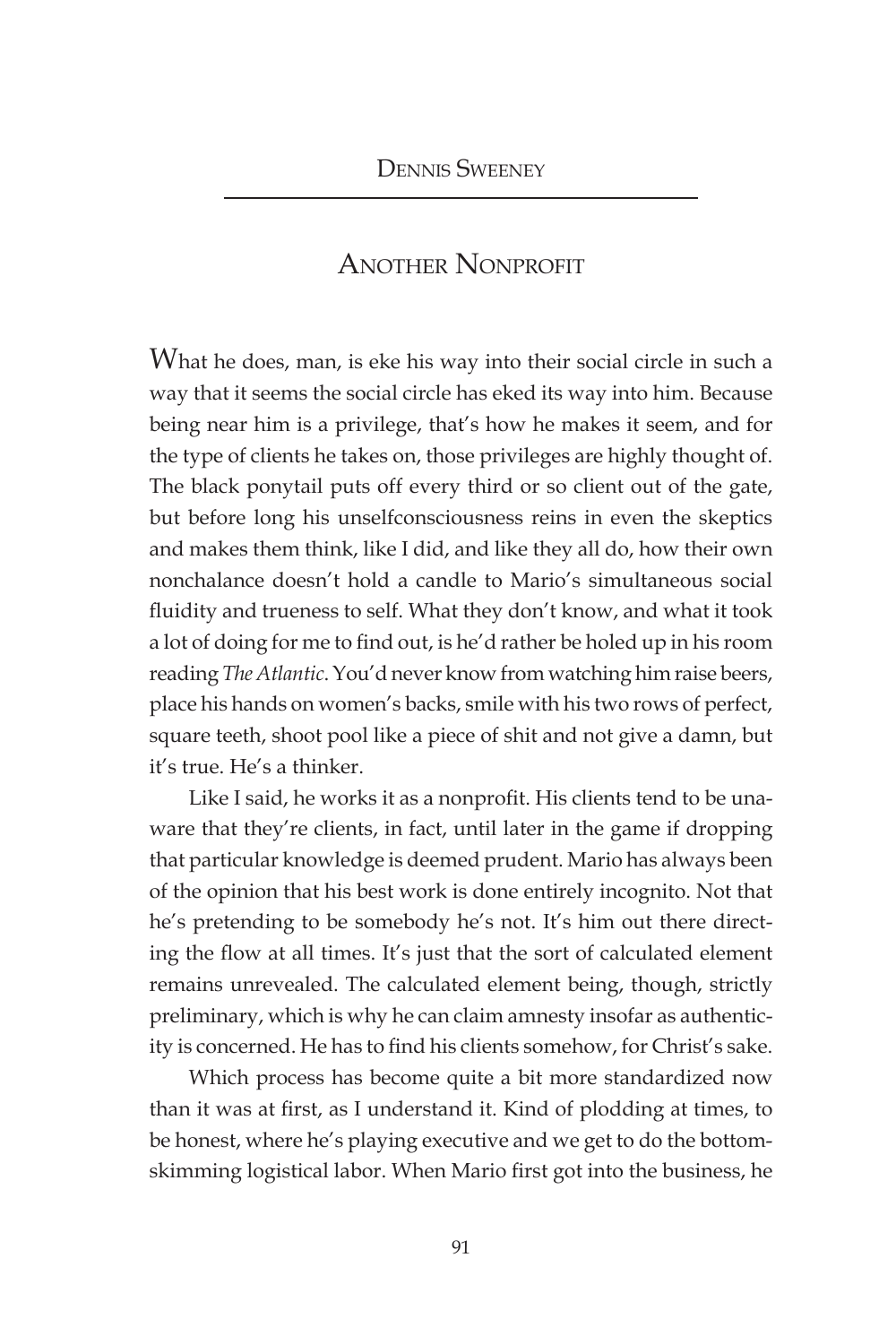simply met a few folks whom he thought needed changing, and as a sort of personal project went about trying to edify them. First fellow had initials for a name, as I recall, some A.J. or something like that. Let's call him A.J. That sounds workable.

So our man A.J. is something of a gentleman when he's at the workplace, eating lunch with his compadres, going to the grocery, the like. Mario knows him peripherally, friend of a friend, at first, but then they get to hanging out. You know how friends are made: in a sort of extended flash of blinding light. We could be friends in twenty minutes, you and me, that's how it works, nobody able to see it while it's happening. So soon enough they move beyond the handshake lunch and the bumping into each other about town and they end up out at the bars together where friendships are really cemented, right, such that you and I, we're in the right place for this kind of thing. You're having a beer, tiptoeing on the boundaries of everyday bullshit and then you slip into something that matters and all is lost, or all is gained, depending on how you look at it.

Except here's the thing. Mario's got tolerance like Jesus himself. Can drink like a shark, a whale, name me a bigger fish, and while he's having an even better time than he was before it's really because everybody *else* is drunk, and he gets to forget his own lucidity a bit. And so while our man of the hypothetical name, A.J., throws down beers with the group of them at a sticky lacquered table, and the geist goes from bitching about the nine to five to giving a buddy an empty beer cup to piss in because the bathroom line boggles the mind, Mario, between the fun of course, because you can tell, can't you, that he likes to have fun, is observing A.J. grow from a quiet, deferential bloke into a drunk, uninteresting bloke, if you want to put it that way. Which is to say that this fellow Mario's sure has some inner substance has imbibed to the extent that his best attributes are lost and his worst, muted during the daylight hours, basically come out. Now, A.J.'s not calling anyone a whore, or breaking barstools, or carrying women out of the place over his shoulder, or anything like that. This is not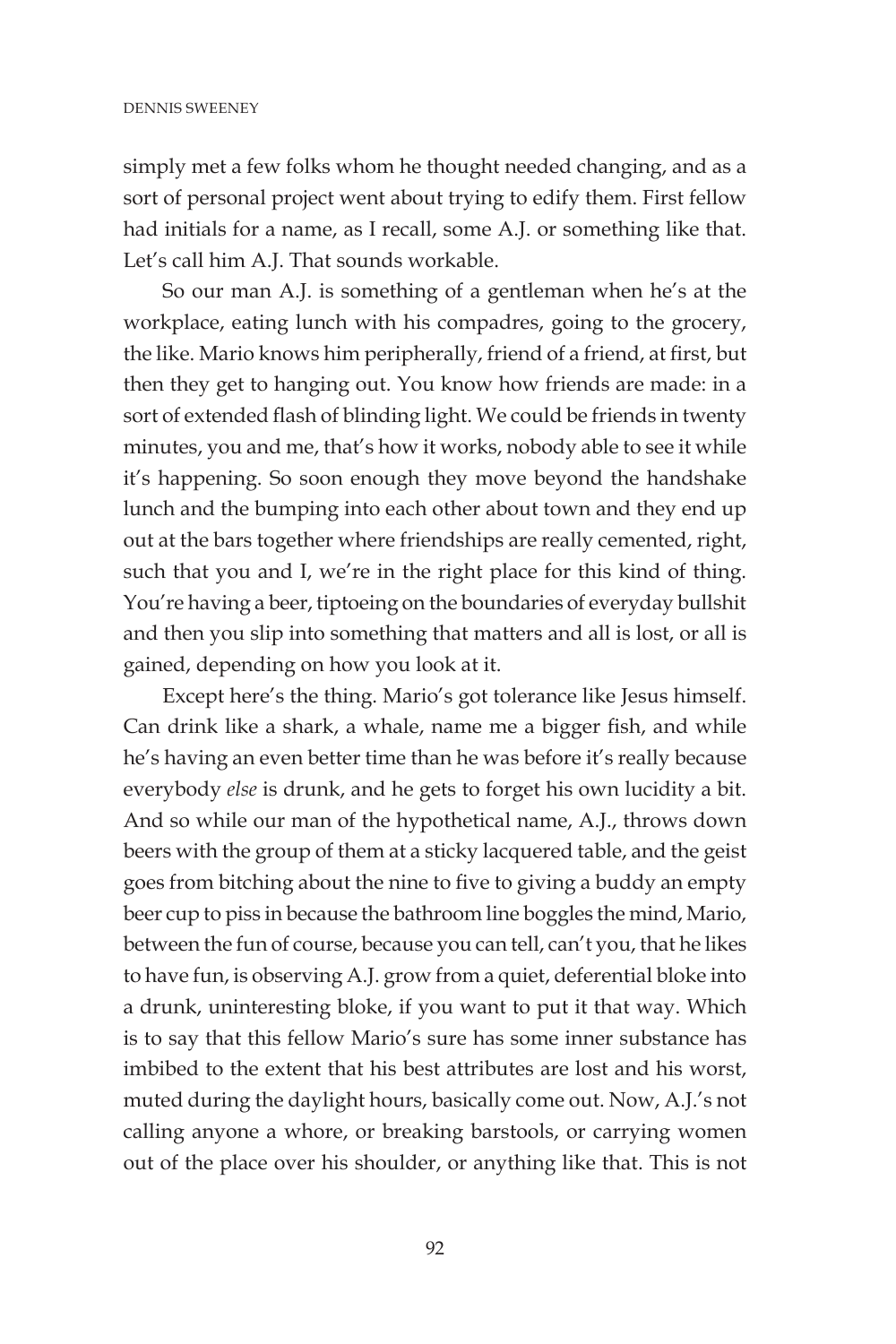violent drunkenness by any means. Mario practically wishes it is, though, as it's sad watching the guy, someone with veritable potential to *have a good time* throwing it down the tubes by giving free play to his anxieties and submerging into himself, more or less, breathing and staring at the ever stickier tables before him, with an occasional venture outward by way of shouted accord or disagreement. And everybody's bullshitting all together by that point so Mario doesn't let himself get bogged down, he keeps with the flow of the night, and before he knows it, despite his bodily homeostasis, he's lost track of time and they're at some other bar where this girl is sipping rum out of some skinny boy's navel, and there's consensus that it's time to go, so they admit defeat and get in cabs and say it's a night.

Point being that a few mornings later, at a show they both end up at with the mutual friend and related compadres, Mario inquires of A.J., or whatever his name is, whether he had a good time the other night. A.J. takes a second to even remember what the hell Mario is talking about but then he emits sounds of recognition and says that, *Oh yeah, it was a fun time, locally brewed beer is always good*. Mario doesn't remember the beer, he says. And A.J., in a moment of inexplicable, bald honesty, comes out with, *You know, to be honest, I'm not really sure how to have fun at things like that. So, the beer was good. That's what I remember*. Mario's a pretty convincing guy, is my take on it, such that he's going to get a bloke like A.J., who he's basically talking to one-on-one for the first time, telling him his deepest anxieties and all that. Look at him. Charisma, sure. But trust, that's what he gets from people. And that's the element not everybody's got.

And so, hell, this is the Eureka moment for Mario, who, as I told you, likes to have his beers and fondle his women but most of all is cycling through stuff in his head at any given moment and, truthfully, has a pretty acute aesthetic conscience, is struck by the sheer *sadness* of A.J.'s admission, and resolves, then and there, though more likely it was over the course of the next few days, when he had a chance to get permeated by it, to show this kid what fun is, to release him from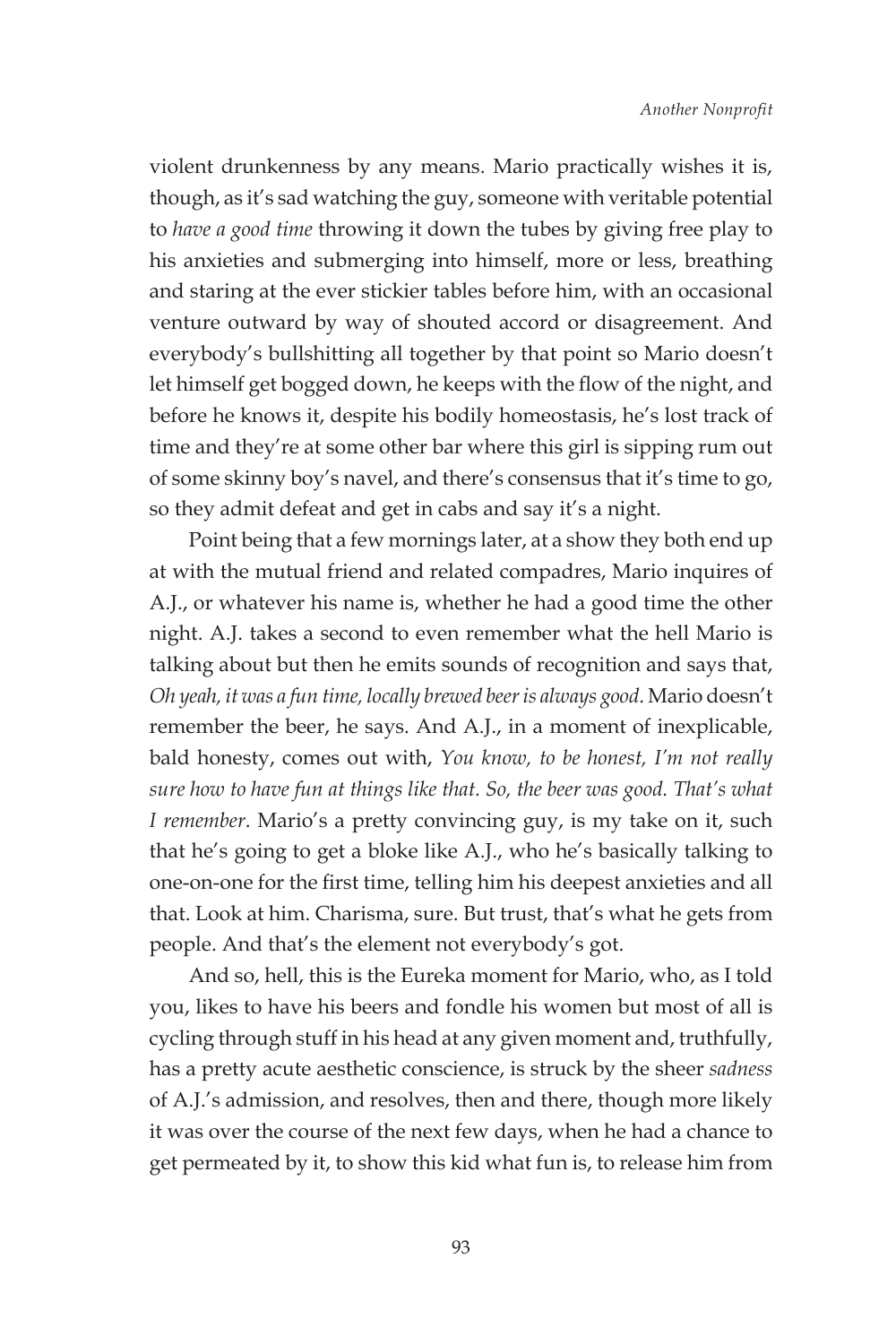the choice between crippling self-awareness and oblivion. Because, as Mario had discovered from some fine-tunings of *himself* a bit down the line, those aren't the only options available. There's something, he'd tell you, and he told me, that at this point he came to classify as, as this A.J. kid had put it, *fun*, a state where you're simultaneously lost in the moment and present to enjoy it. Not flow, exactly, but an ability to both have a fucking great time and *know* you're having it, and remember it, and count it as one of the many experiences *you* have had, instead of that shameful alter ego that comes out when you've had a few too many and start slurring your speech at women you wouldn't think of talking to during the daylight hours.

And with this self-knowledge, Mario was equipped to essentially *save* this A.J. bloke, sorry piece of mess that he was, and he went about the same basic procedure that he subsequently ended up going about for every client, nearly a fool-proof thing, or the sort that at least works ninety-nine percent of the time.

Christ. You probably want to know how I know all this. *I* would, curiosity having killed the cat, et cetera. I can't blame you, my man. The truth is as soon as I was on board, Mario briefed me, like he does with all of his what he calls secretaries. Kind of a fruity name, I know. We're not secretaries, more like partners. Part-time. By no means allabsorbing, pro-bono as it is. But you want to do *some* good, right. So when opportunity comes knocking at your door, you take it.

He tells us because he wants us to know the story behind it all, is why. He believes in the mission. He believes in his methods, too, because to a certain extent the methods *are* the mission, insofar as the feelings that he inculcates are tied with the only barely physical states of being that are regularly achieved by each of us, but it's the mission that drives the thing. He says every organization's got to have a mission. Simple enough that it hardly needs to get said.

His methods, though, and that's why we're here tonight, not in a God-put-us-here metaphysical sense but in a why-we-physicallywalked-down-the-cobbled-brick-road-and-stepped-into-this-particu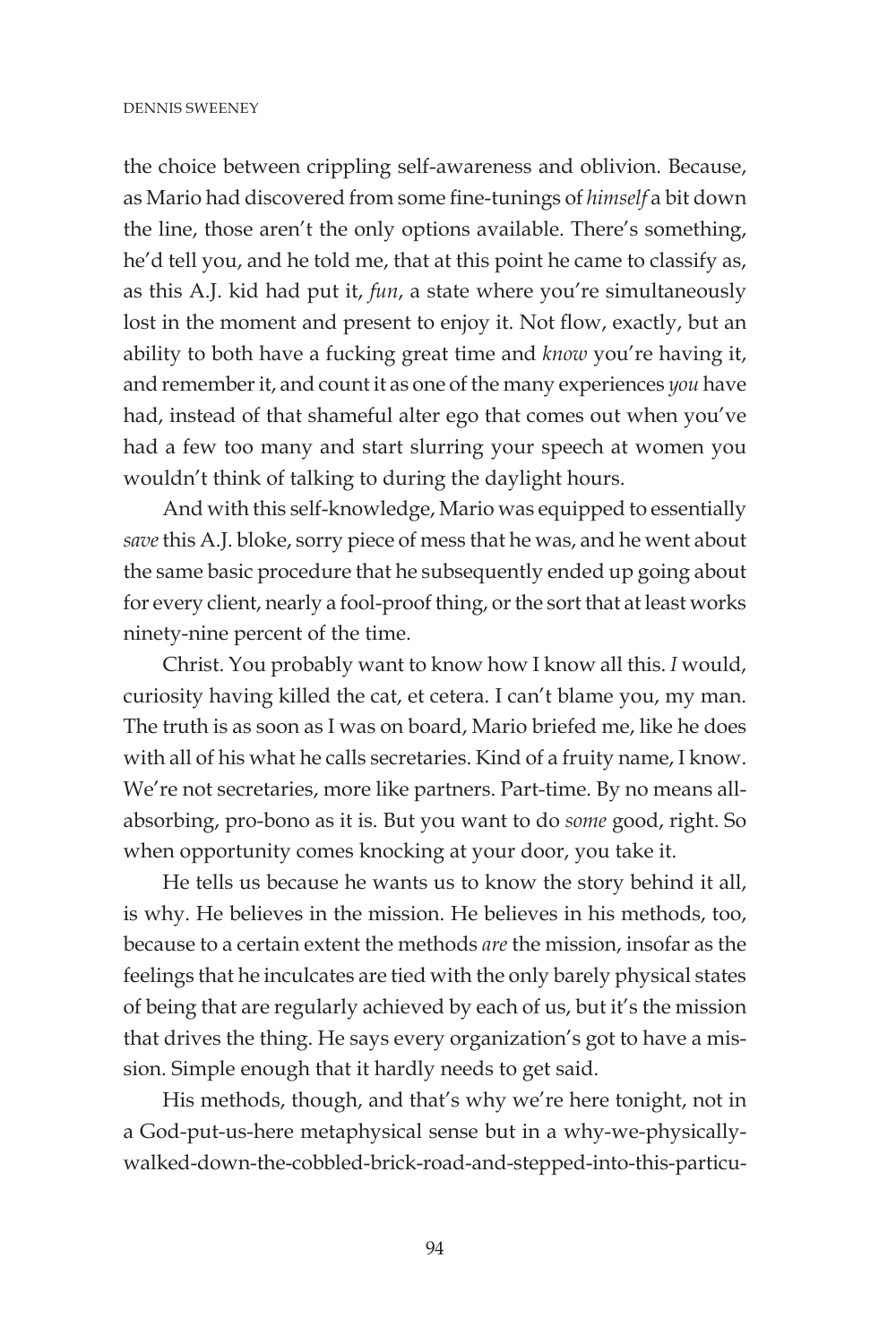lar-micro-brewing-bar sense, are time-tested. He, and I, to tell you the truth, never get bored of them. Even though same thing every time, every client. Give or take a beer, an hour.

After he has done the eking about which I informed you, the finding his way into the peripheral vision of the client for which we secretaries—partners really, like I said—give him administrative support, and has made sure he's on calling-and-asking-to-hang-out terms with the client, he sets a date on the calendar with careful precision, in one of his post *New Yorker* hazes, and this becomes the date. He text messages the client on the Wednesday before the date—early enough to guarantee availability but late enough to be nonchalant—and notes that he and a few friends are heading down to Morgan Street that Friday night, and would he like to come. All quite a bit less fancy than that, of course, this being a text message and this being Mario, who despite his seemingly cold calculations is flying by the seat of his pants too, to a certain extent, just like the rest of us. Invariably, the client will be available, and will text back after a suitably nonchalant interim that *Yeah, sounds kickin*, or some such noncommittal but in fact, if you read between the lines, fairly amped declaration of his consideration of the prospect. And invariably, the client will text that Friday afternoon asking for details, which he's worried about because of Mario's half carefully calculated, half simply negligent radio silence over the preceding day and a half. Mario shoots him back a meeting spot, and by the time the client shows up we're all out already—we being Mario's compadres, a ragtag bunch most of whom double as secretaries and/or partners—nursing beers and clicking our tongues around in our mouths at the women who walk by. When the client arrives, past the dirty glass windows of the bar's doors—and look at the things, I swear to God they never wash them—we're quick to assure him that we've only been there for about five minutes and this three-quarters-full thing in front of us is emphatically our first beer, and to ask him what kind he prefers. This isn't always one-hundred percent true, of course, because the majority of us have day jobs with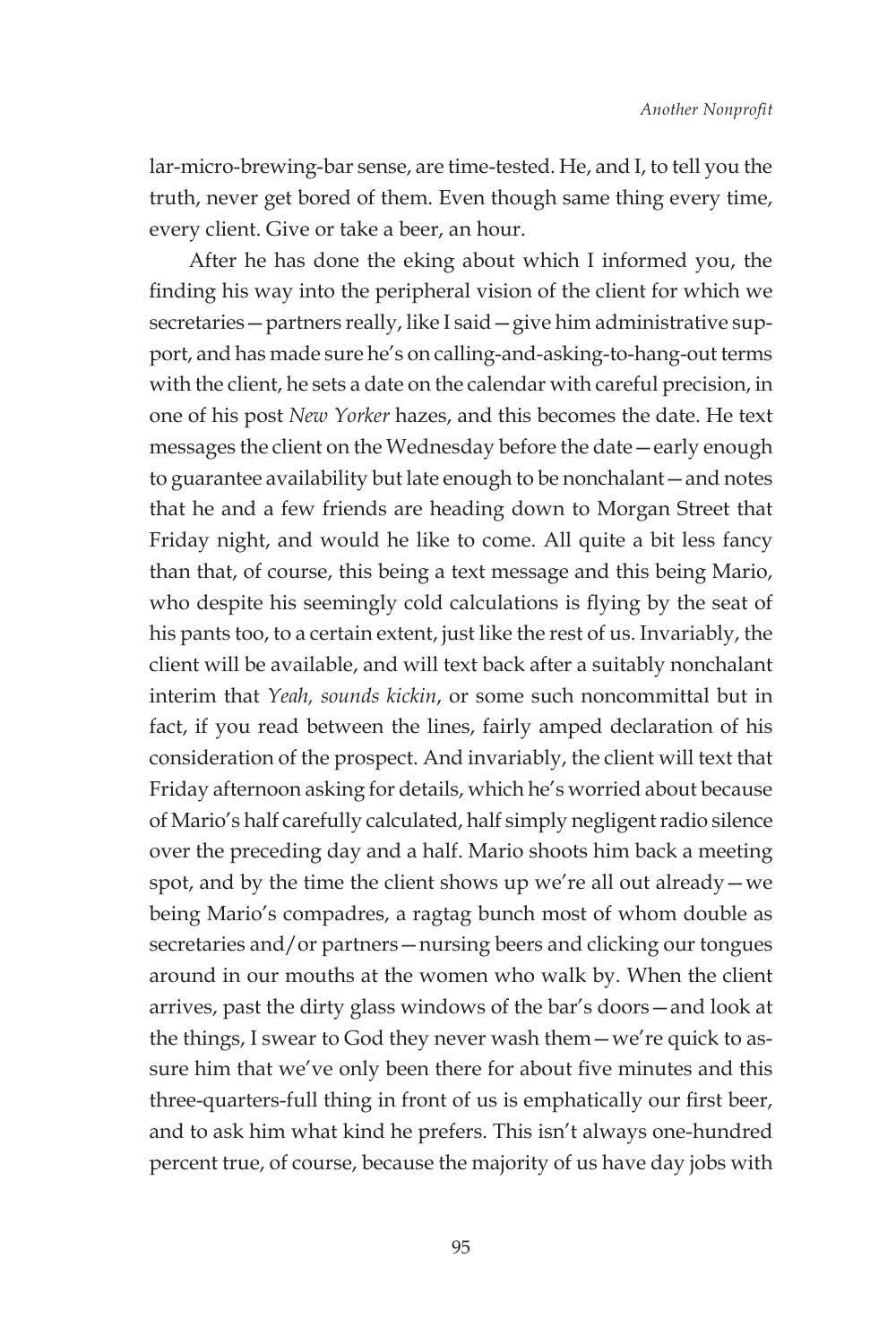long hours and sometimes you just have to get in there and have a couple the second the day is done, but it's harmless. When he wavers as to choice of drink, we wave him off and get whatever's the fourth on the brewery's chalked-up list for the day. Bringing it back to the table, we toast.

This is where tactics kick in. Mario drinks tremendously slowly. It's no difference for him, of course, because as I've told you he can drink like a megachurch at Communion and stay as lucid as he likes. The rest of us take his cue, though it's always hard to match his snail's pace. And one of the many unwritten, un-really-thought-about rules of drinking with your buddies, you'll note, is that you try to match their pace. When you sit with a table of blokes and look at their eyes, from time to time you'll each of them eyeing their buddies' glasses and taking a sip or holding back to even it up. It's no cold calculated thing. It's like Mario's scheming. Sure he's *doing* all this, per se, but it's all only half-conscious, and it's more etiquette than anything else. It's just that instead of trying to gauge himself off anyone else, he's inviting people to gauge off him.

And then two beers in—and this is what shocks everyone, each time that we do it, even though we know what's about to happen—just as we've begun to warm up our systems and consider doing slightly stupid things, Mario slaps his hands down on his thighs and says, *Well, blokes, I think it's time for dueling pianos*. And if we're shocked, having seen it twenty plus times, God knows that the client is shocked, with this two-beer declaration that a bunch of *dudes*, for Christ's sake, are about to go dancing. And not in the male-bonding misogyny of the street's basement clubs, even, but in the unhip dueling pianos bar just down at the end of the next block.

At least the client thinks it is unhip. The bar itself is key to the plan, and Mario chose it, insofar as he chooses anything, wisely, because it looks like the kind of place where your grandma'd go to cut the rug but really, inside, it's funky and has walls of uncovered brick and in front of the two flamboyant pianists there is a wooden dance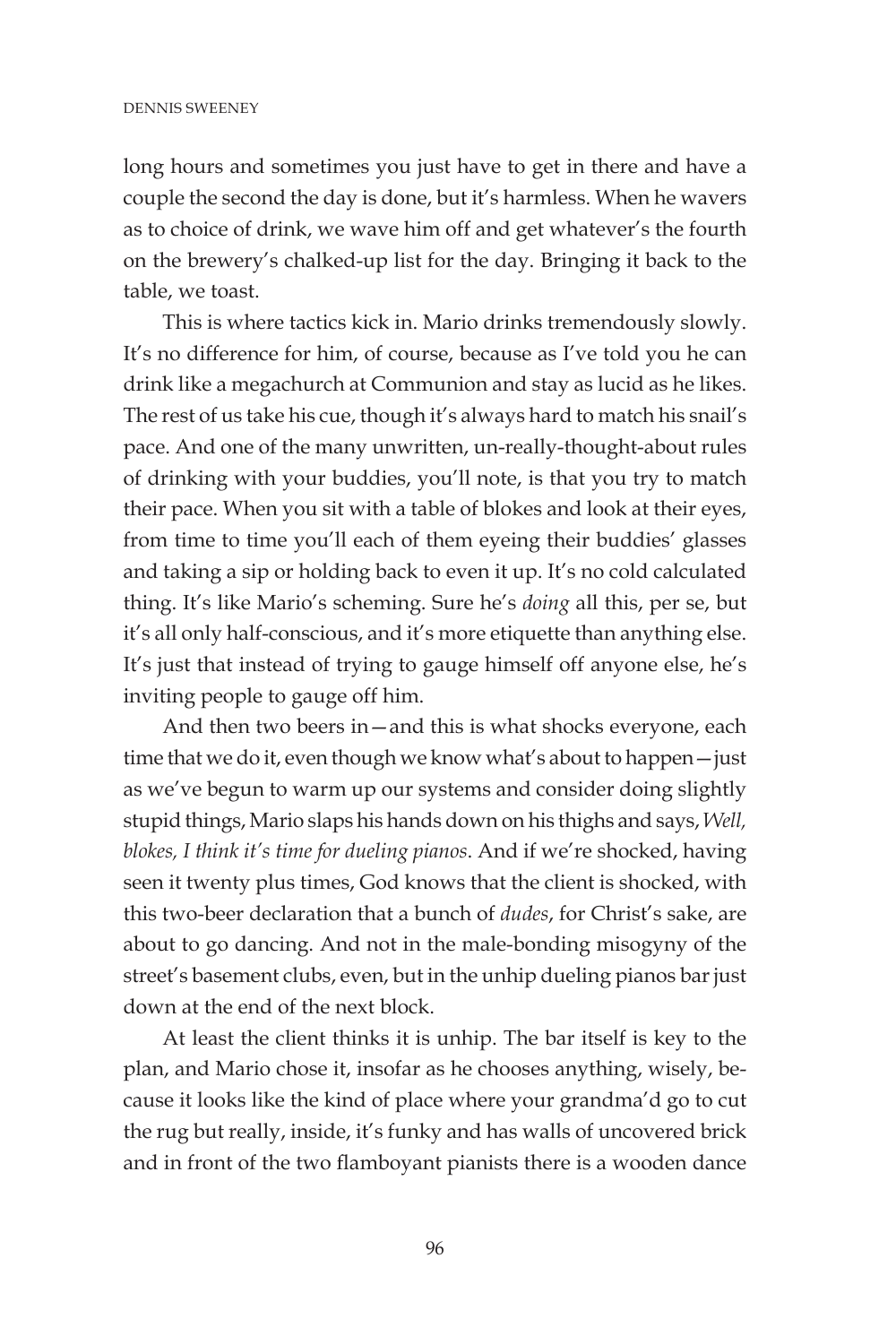floor, some shoddy lights, and a few leather chairs and then a bar, all of which take up maybe the size of your second apartment, not that I know your personal living history, just grasping for a comparison factor here. The bar hums, to put it briefly, and you wouldn't know it from the gaudy neon sign that hangs above the brick staircase into the basement.

The client is generally ice cold by this point. He's got a little alcohol in his blood, but it serves mostly to compound his anxiety and make him feel like a fuck-up, and so he is eminently grateful when Mario heads to the surprisingly unpeopled bar and orders another round from the tender. On a platter, with the panache of a Paris waiter, Mario carries the requisite number of beers to the edge of the dance floor, where there's inevitably a leather chair vacant. He sets it down there, and we use the chair's arms as props for our drinking and goofing around. It's all a warm-up, see, by this point, and we all know what's going to happen, except the client, and there's a sense of energy that builds up, what with the crowded small basement, the Elton John tunes, the clinked necks of the beers, the swiveling hips just inches away, the carbonation making its way leisurely through our esophagi, whatnot. We stand there, bullshitting, moreso than usual because nobody can hear each other anyway, and we kill our beers, nice and slowly, torture them really, draw and quarter them. When they're dead, we look at Mario. This time, there's no call to action, nothing of the sort. There's only his own swivel out in the direction of the dance floor, doing the John Travolta from *Pulp Fiction*, subtle but engaged, his pointed toe digging a hole in the wood paneling. And we follow, a dearth of glances between us. We don't even look at the client. The idea is to show him that this is just what's done. Three slow beers in. Very little chemical alteration in the brain. And he's thinking, *Oh shit oh shit oh shit*, until he realizes he'd be more embarrassed standing on the sideline *watching*, and so he creeps his way onto the dance floor and swivels a little himself.

Before you know it, we are dancing like lunatics, karate-kicking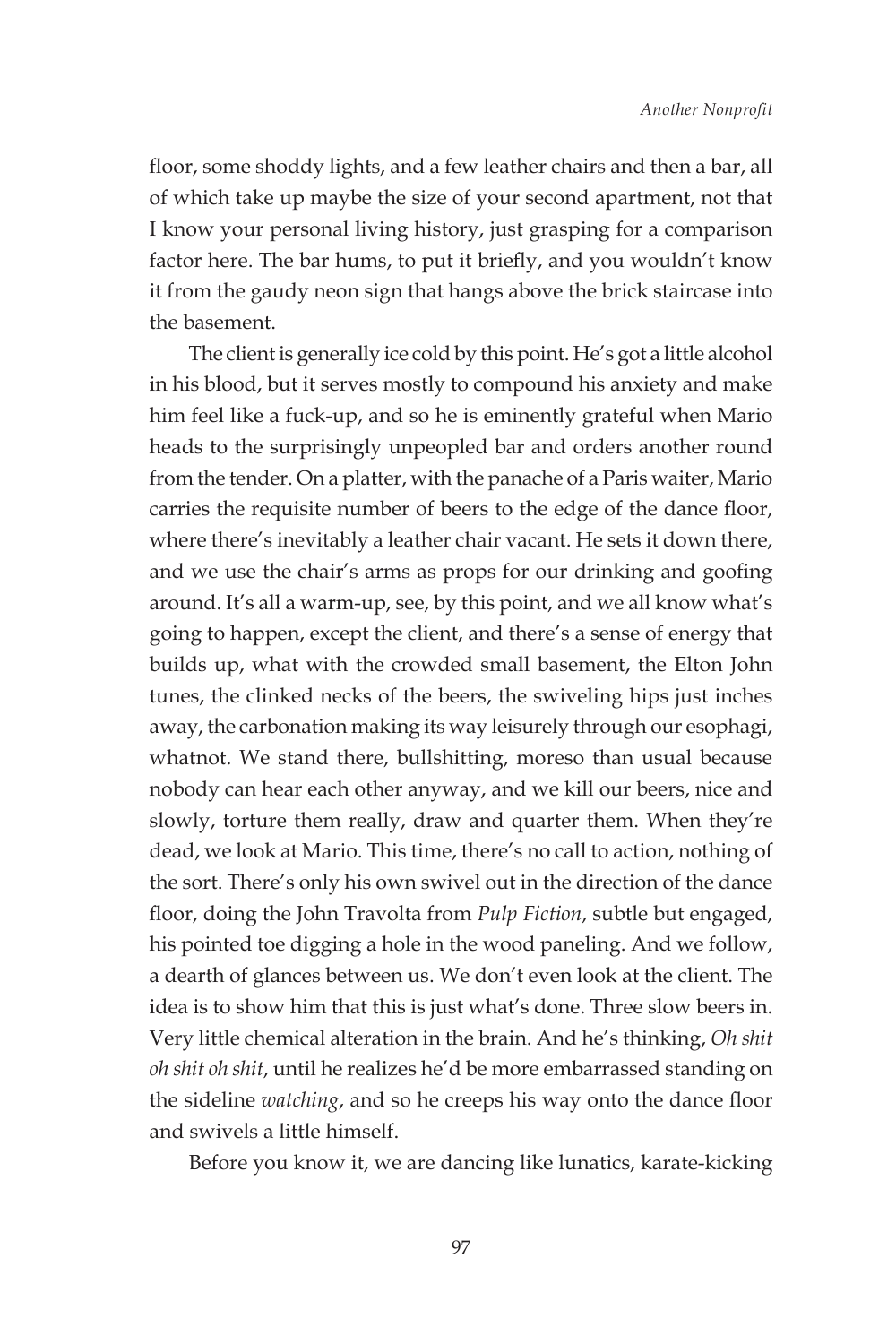and Elvising and doing all this unstylish, fun shit, straight in the center of the dance floor, shone upon by the hot lights and working our way toward sweating our balls off, even if it's the winter. Mario looks like a complete jackass, in his own respectable way, and the rest of us dance like wooden Indians caught fire. The client sees this bizarre casting off of self-awareness and, due paradoxically to his *own* self-awareness, which tells him he'll look like a jackass if he doesn't look like a jackass, ends up having a pretty fucking rollicking time himself.

The women take care of themselves. This is not something Mario needs to organize beforehand, though he could, he's got that sort of pull in the land of beautiful women. It's just luck, I guess, or the consistently right collusion of circumstances—a group of decently good-looking blokes, a casual bar that's not too worried about appearances, the pheromones that Mario must carry in his back pocket or somewhere—that we usually end up finding a group of women and dancing with *them*, cutting off the potential gay vibe of the whole endeavor right when it was about to begin. And be assured, please, that it's not *grinding* that we end up doing with these girls, because though we all assume that each other is in possession of the so-called proper anatomical machinery, we've no need to grope one another's until the off-chance that somebody takes somebody home and gets down to business. The kind of dancing *we're* doing, and they're doing too, totally into it, is the nearly Spanish flirtation type thing, where you hone in on somebody and they hone away, or you grab their hand and spin them for no reason at all, or you just rock out in the same general vicinity and look at how odd the other person looks, swinging their limbs around, but how sexy, too, because you can tell there's a brain in there controlling their weirdness, and it doesn't look like all the other ones. Sexy to *me*, at least.

This is the night. This is how it works. From time to time, one or the other of us will go grab another platter of drinks and we'll dance with those for a while, but always the alcohol is peripheral to the fun we're having, an accessory devoted to keeping the high even though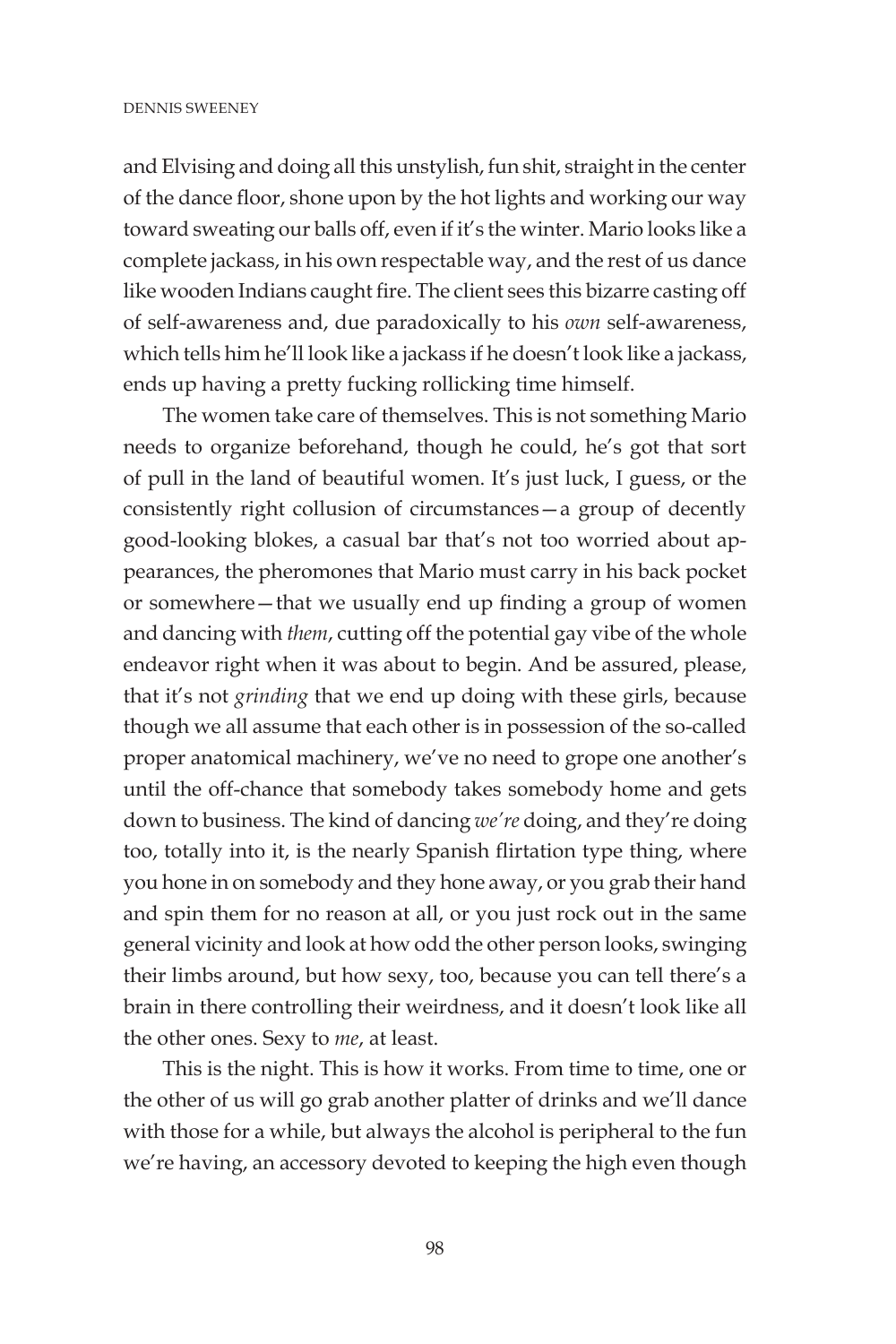the high is going to be more or less there anyway, and nonetheless eventually the client will speak up and *himself* go buy a round for the bunch—and let no one say we're not a nonprofit, we bought beers for *him*, *too*, for Christ's sake—and though by this time we're usually six beers in or so, this is over a period of like four hours, such that it has no time to sink in and blur the vision, or fuck with the memory, or soften the impact of the to be frank with you kick-ass time we are invariably having, and so self-awareness has been cast off and oblivion not reached and the client realizes, the goal is, that there *is* a middle ground, that active relaxation doesn't have to consist of getting absolutely sloshed, that, in our man A.J. or whoever the hell's terms, there *is* a such thing as fun.

Though the client's specific reactions don't always follow such a tight pattern. The goals happen, we think, to all of them. But these realizations come in different forms. Some clients end up taking one of our girls home with them, a chick impressed with his coherence even in the midst of having a good time, and he, vice versa, too. Some clients just plug away the rest of the night until we're ready to go, and hop in a cab with us and hightail it back home to collapse in bed. Some clients take up smoking, sort of inexplicably, trotting outdoors every half-hour to share a chain of unprecedented fags with whoever's out there. It's bad for your health, but whatever gets the job done, is what we say.

Me, it was this quasi-religious experience, almost a fugue state. I was like all the rest, right, coming off a sort of obsession about being nonchalant but finding it hard to make the jump between everyday engagement and that thing we call fun, because my actions are very *tick*, *tick*, *tick* and everything has its place and knows where it lies, including my own states of being. And I always found that quite a *pleasurable* thing, really, because think of the sense of control it gives you, being able to say *This is where I am* and comprehend what that entails and know the future and the past. Or at least this was fantastic up until this concept of *fun* came around and started inhabiting the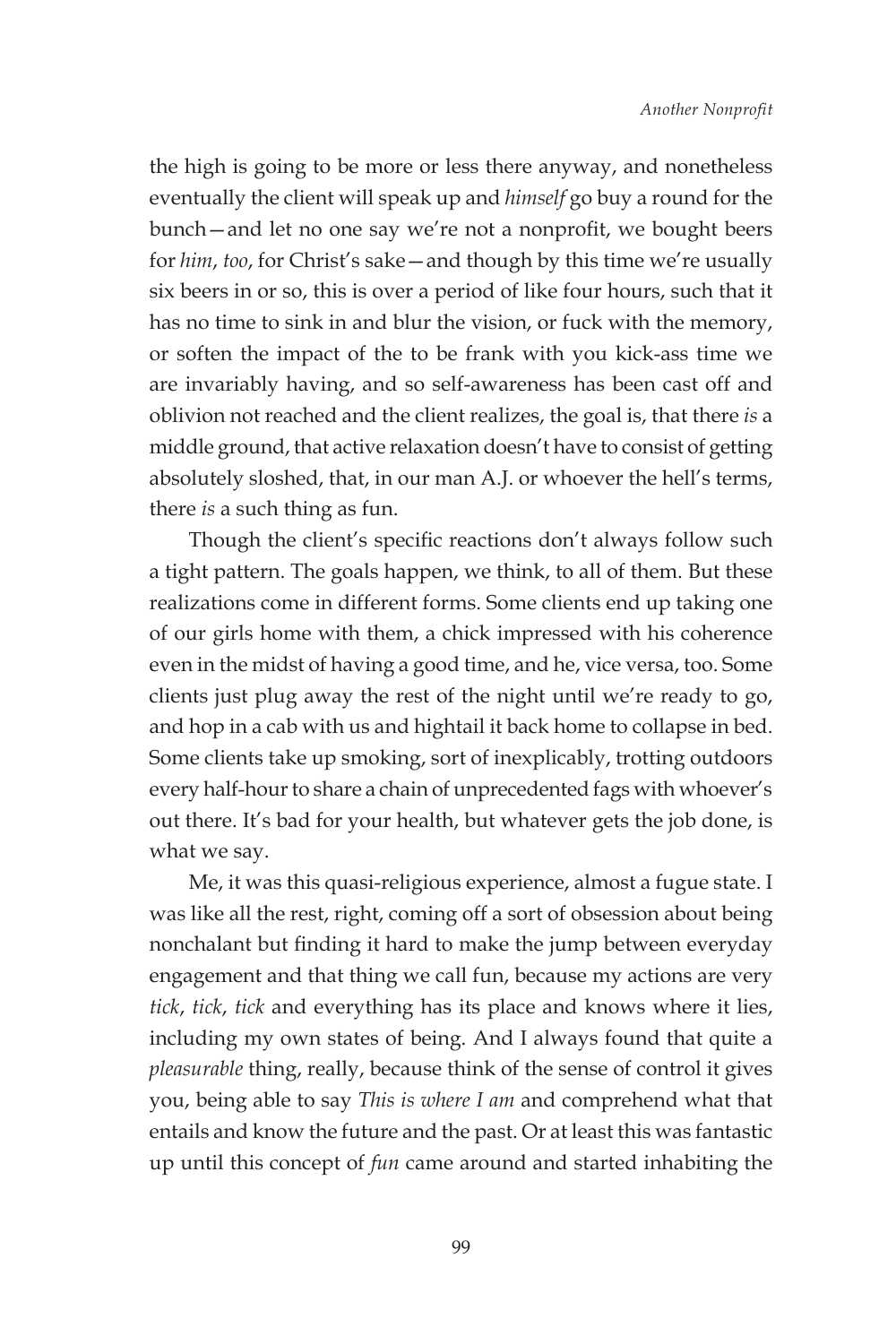circles I was around and, if you pay attention, all circles. And so suddenly people were spending time at bars and going to parties and looking forward to the weekends where I was taking my pleasure from the everyday predictableness and order of the week. Except that pleasure didn't extend to Saturday night. My body still wanted something, its consistent knowledge of what it was getting itself into during the week and all the dopamine that got released by way of that not sufficing and what was missing, I'm not afraid to tell you, is that sort of spiritual, fluid, non-schematic pleasure that my body couldn't get out of the stuff that I thought made me happy. I didn't know what it was then, of course, but when my brain would say *Boy*, *I'd like to relax tonight and watch a movie with the girlfriend* my body, or something more than my body, some sort of transcendent set of human particles, would be pushing against it saying *No*, *no*, *there's more*, and my brain knew that was there and pushed back, and it said *But when you go to these keggers and things you're just sitting around a table drinking beer having a boring time and talking about shit that's unimportant or you're getting fucked-up and ending up one of the stragglers at a party that died a long time ago and you end up stumbling home and puking in your bed*, and so I was always in discomfort after about seven p.m. those penultimate two days of the week. And ever since, this was high school and then college and now, hell, I'm twenty-eight years old, I didn't want to go out to bars and get obliterated but then again I did, too, or I made myself, because I knew come eleven p.m. I was going to regret it if I didn't. Then, Mario showed up.

I was as hesitant as ever when he asked me to come out, and this particular night I was fucking *tired*, more so than usual, and I was really on the verge of calling it a week and sitting on my couch for the rest of the night playing with my canutzens and feeling pitiful. But regret came out of the future and nipped me in the neck and so I rose and threw on a button-down and went downtown. Turned out that these blokes were cool, his compadres, though I felt out of place, their comfort with one another, the nicknames, et cetera. And we were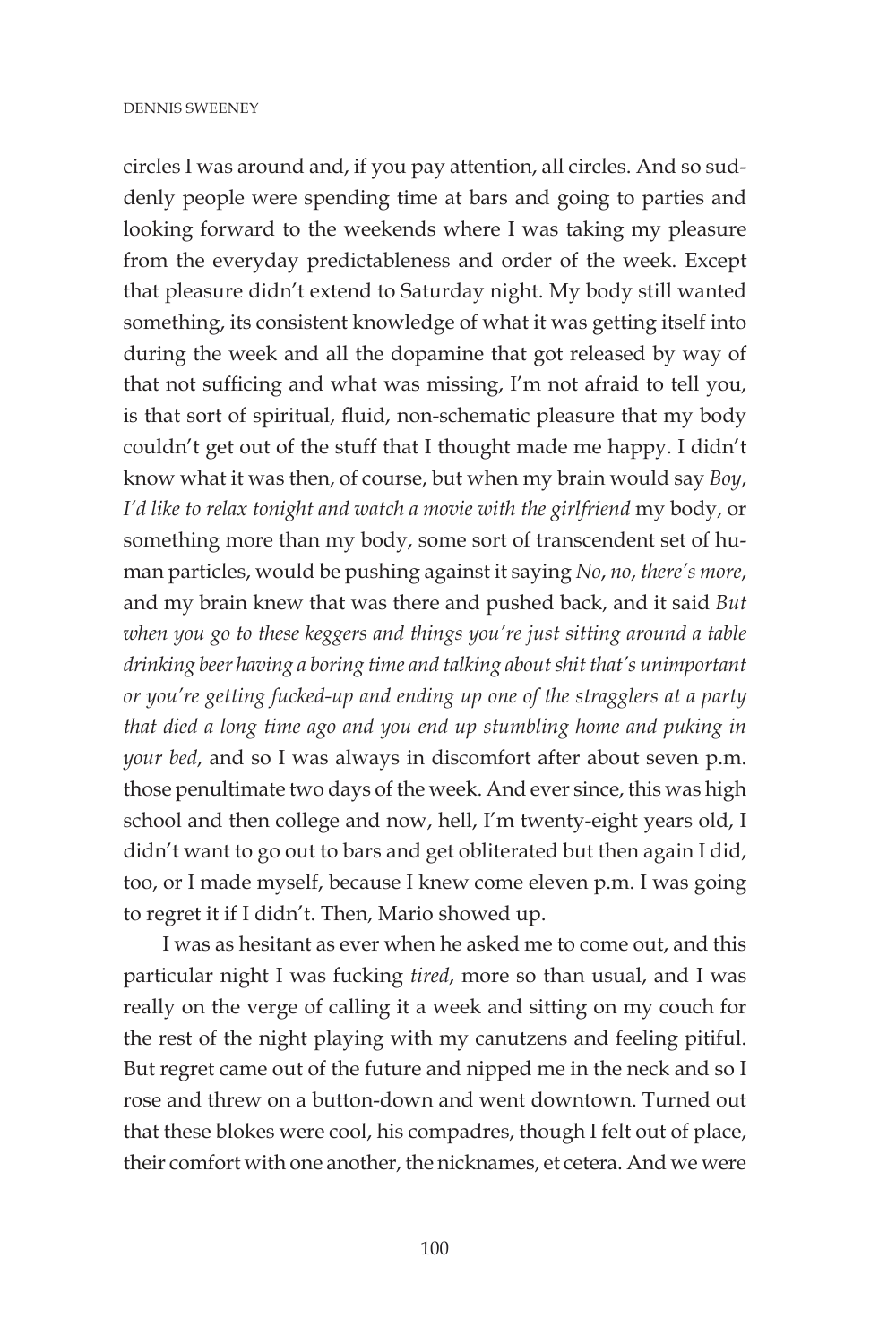drinking so slowly, I didn't understand why we were here, what the *telos* was, if this was awkward just for me or for the whole crew. And then he proposed the dueling pianos bar.

In my head at first it was like I described to you. A dueling pianos bar? For Christ's sake, who are these people. My concerns went unvoiced. We went to the bar. As per the plan, I didn't want to dance but I *had* to, at the behest of me looking like a tit if I *didn't* get out there, because everyone was.

And by the end of it, true to form again, I'm bringing out platters of beer out of companionship rather than out of the need to fuel the high, I'm dancing like a maniac, there's this whole circle of people on the dancefloor and we're all at the center and simultaneously none of us are at the center, and no *decisions* were being made, that's the beauty of the dancing element of it, that in its flow to a rhythm that doesn't cease but every three or four minutes or never if you've got a good set of piano players it leaves you no time to consider the silliness of what you're doing. And for me, in my brain, there were these little flashes, little joys, when I'd look in the eye of some girl or when Mario'd do something particularly bizarre, but for the most part I was just dancing, man, that's all there was to it. And at the end of the night—we're talking like four hours after we went to the second bar, and by this time we're half on the leather couches half on the dance floor—we're all in the same mental place and we say, fuck-all, it's late, and/or early, let's get the hell out of here.

And so we do and by the time I get back to my home it's nearly light out and the following day is lost, of course, something I might have bemoaned before, but not now, and so what I do is simple and nothing different than normal, except when I collapse into my bed, the room isn't spinning, I'm coherent, my legs hurt, and my soul feels nourished. Not so much nourished, I guess, as not empty. I was so used to it feeling empty, it needing to get refilled by the stark routine of the week's days. But as I kicked it to sleep on *this* night, I had the mental presence to think for a bit until my eyes closed for fourteen hours, and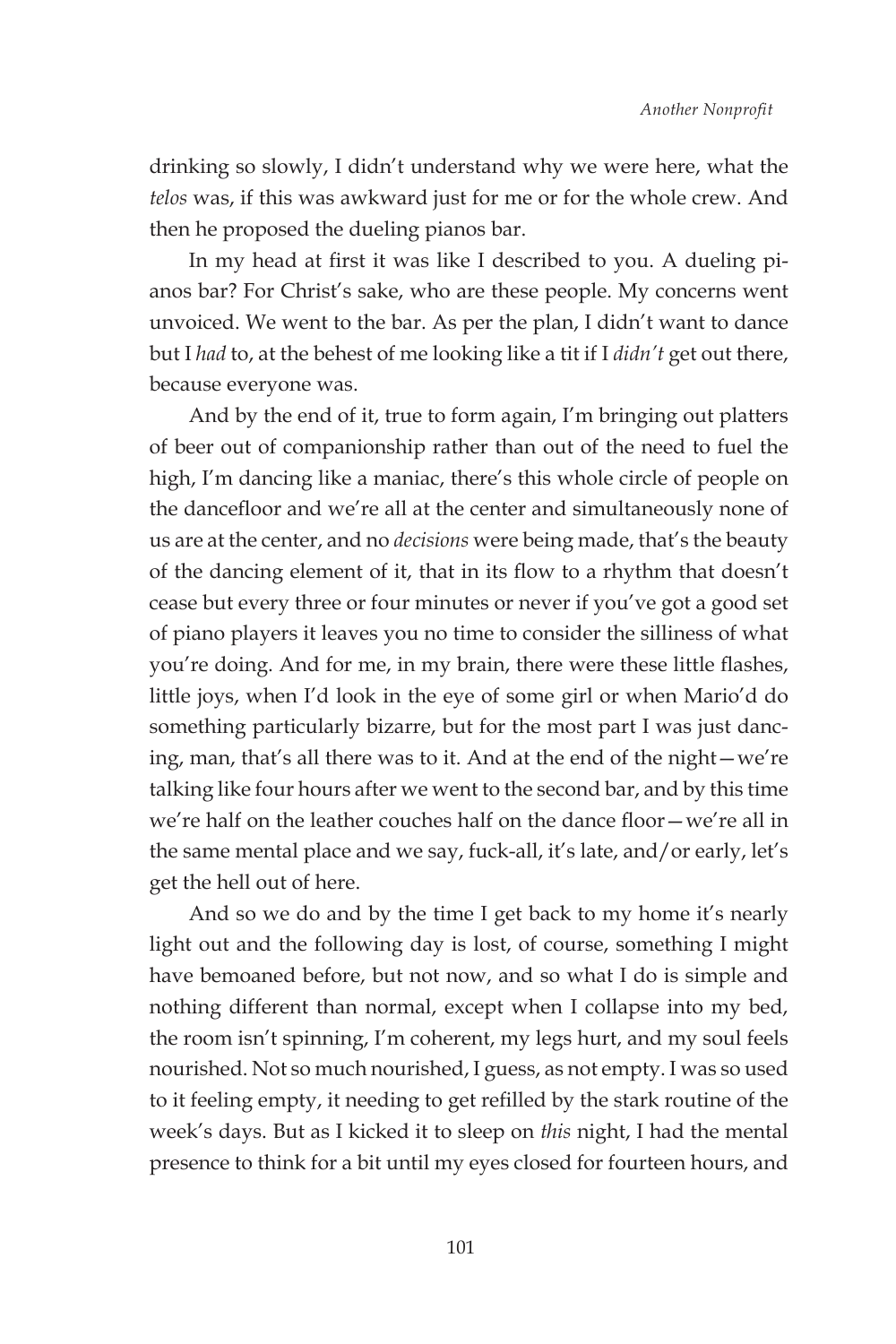I *didn't* feel empty, at this particular juncture, and, I don't know, it just seemed like whatever I had to do the next day wasn't so important. So I woke up at five in the evening, called up another friend and went to dinner, went over to his place and had a few beers with his comedy troupe, and took my leave to prepare my body for the week. And it's like all those interactions, and all those following them, became sort of natural. Or, put it this way. Life became *easy*. It's perpetually hard, we all know, but the things previously of anxiety were no longer so *robust* as they once were, and I said what I wanted to say, and was aware of myself, but didn't let it stop me, and it started to seem like people began to like me more, too, though some people clearly thought I was a little off, but I felt *on*, in a way that those people weren't getting, like *I* was the one who knew.

A month down the line, I got another call from Mario. I hadn't seen him since that night, figured he had better things to do, no big deal. And he took me out for pizza, with his blokes, and without a dash of hesitation explained his scheme. I was fairly floored, you know, to find myself a client for something I'd never signed up for, but soon the sensibleness of it struck and I was simply happy to be scarfing a meat lover's and a Hawaiian with these fellows despite the organizedness of their enterprise. And I told them that. I sort of glowed with positive reviews. Had Mario's set-up been the public sort, they might have asked me to do a testimonial. As it is, they asked me about the secretary and/or partner thing. And I said yes, you know, because how fucking cool.

And I'll tell you what. No matter who the client, no matter if another secretary is needed or no, Mario follows up. He calls his clients about a month post, and arranges a sort of low-key event, a dinner, without the party element, with a few mutual friends. He gets your social groups back together. And then you dine, and he and his posse—and now I'm in that posse, believe it or not—get to see the results. And invariably, the client is better for it. Somehow both quieter and more outspoken. Funnier, though not funny. Oddly sort of now